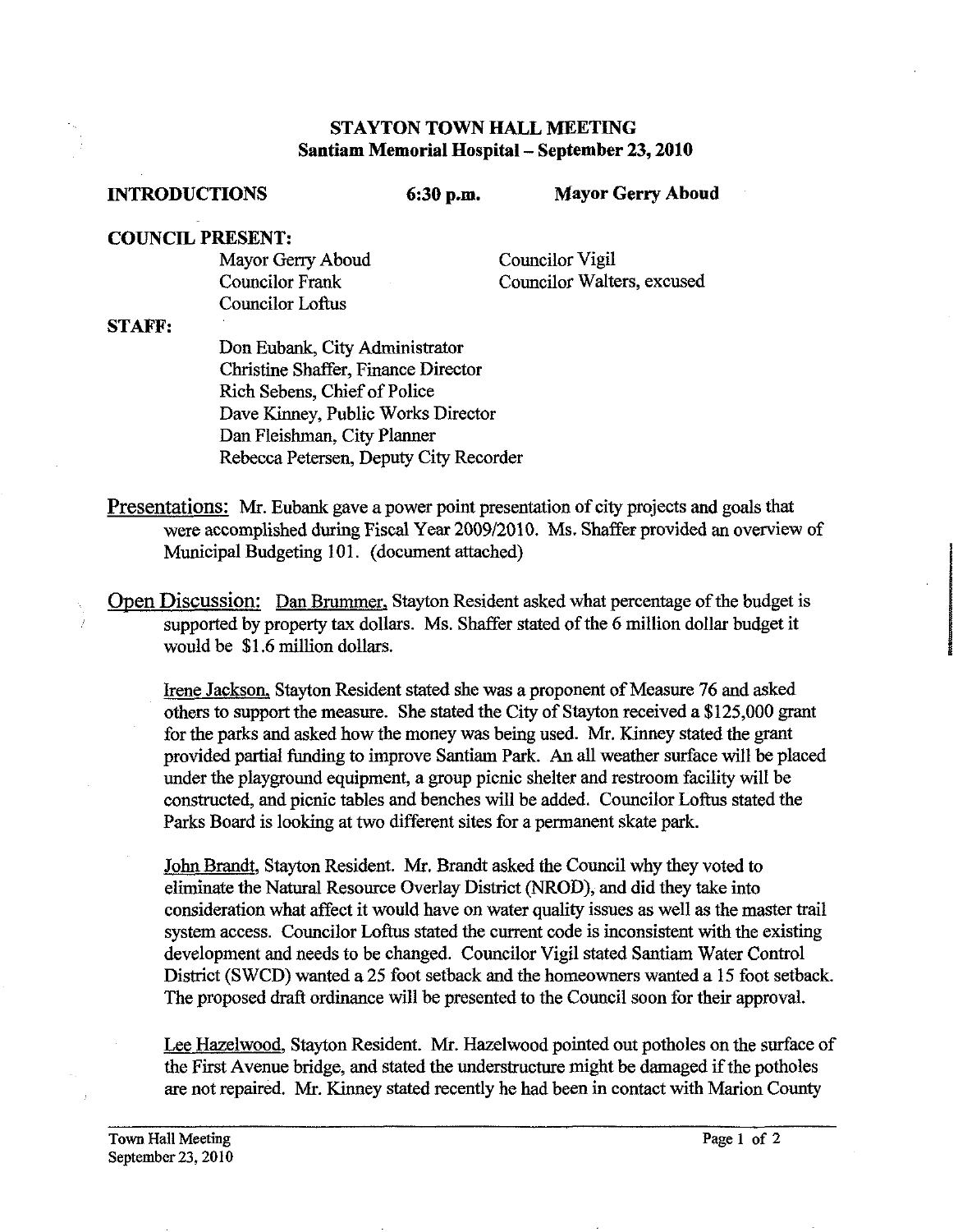Public Works and they will repair the holes. Mr. Eubank added that the city fills potholes on a regular basis but over a period of time the problems reoccur. Mr. Hazelwood thanked the City Council for their letter of support to legislators regarding Project Independence.

Councilor Frank presented a chart of accomplishments and goals that he has achieved along with his fellow councilors. Councilor Loftus stated he was pleased that the city was able to utilize Mr. Cartwright's services to videotape public meetings.

Russ Strohmever, Stayton Resident. Mr. Strohmeyer asked if a Candidates Forum would be held before the upcoming election. Mr. Cartwright stated it will be held October 12, 2010,7:00 pm, at Cartwright's Music Center. Four media's will be present, seating is limited to 75, and it will be televised live and rebroadcast.

Mr. Strohmeyer raised a concern about the pedestrian crosswalk on W. Washington Street in fiont of NORPAC during shift change hours. Cars are lined up both ways and the security guards don't limit the number of those using the crosswalk, which holds up the cars. He asked the City to contact NORPAC regarding the problem.

Councilor Vigil pointed out that the resurfacing of the pool was made possible by the Budget Committee changing priorities of funds this fiscal year. Instead of the community center sliding wall being replaced, the pool was resurfaced. Mr. Kinney pointed out that a Public Facilities Inventory was conducted and that all city facilities are on a rotation to see that all maintenance takes place.

Forum Ends: The forum ended at 7:20 pm.

Respectively Transcribed by Rebecca Petersen, Deputy City Recorder this 24<sup>th</sup> day of September 2010.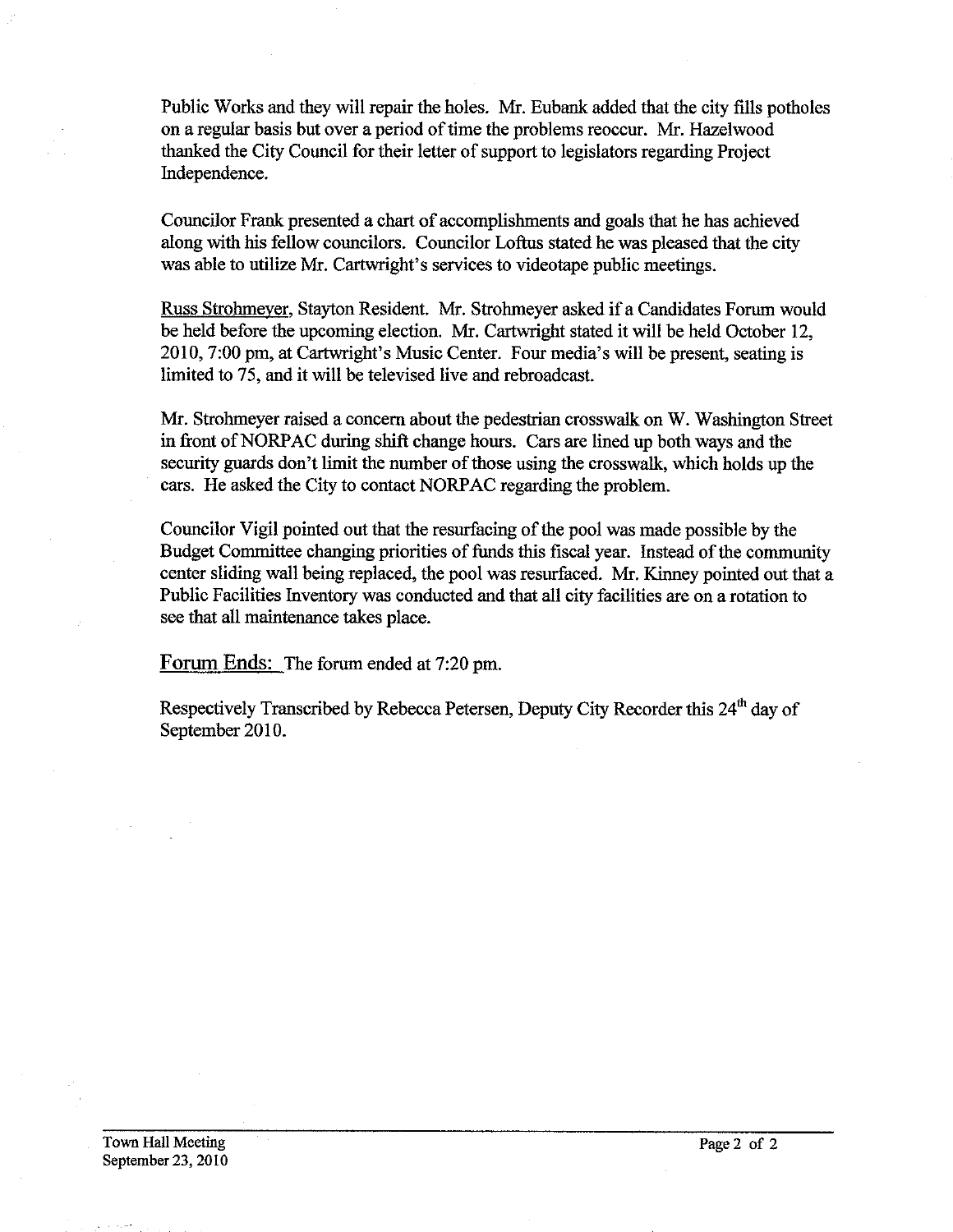### City of Stayton Town Hall Meeting September 23, 2010 € €  $\blacksquare$ € é, 00 Œ € ●●●  $\bigcirc$  $\bigcirc$ e)  $\bigcirc$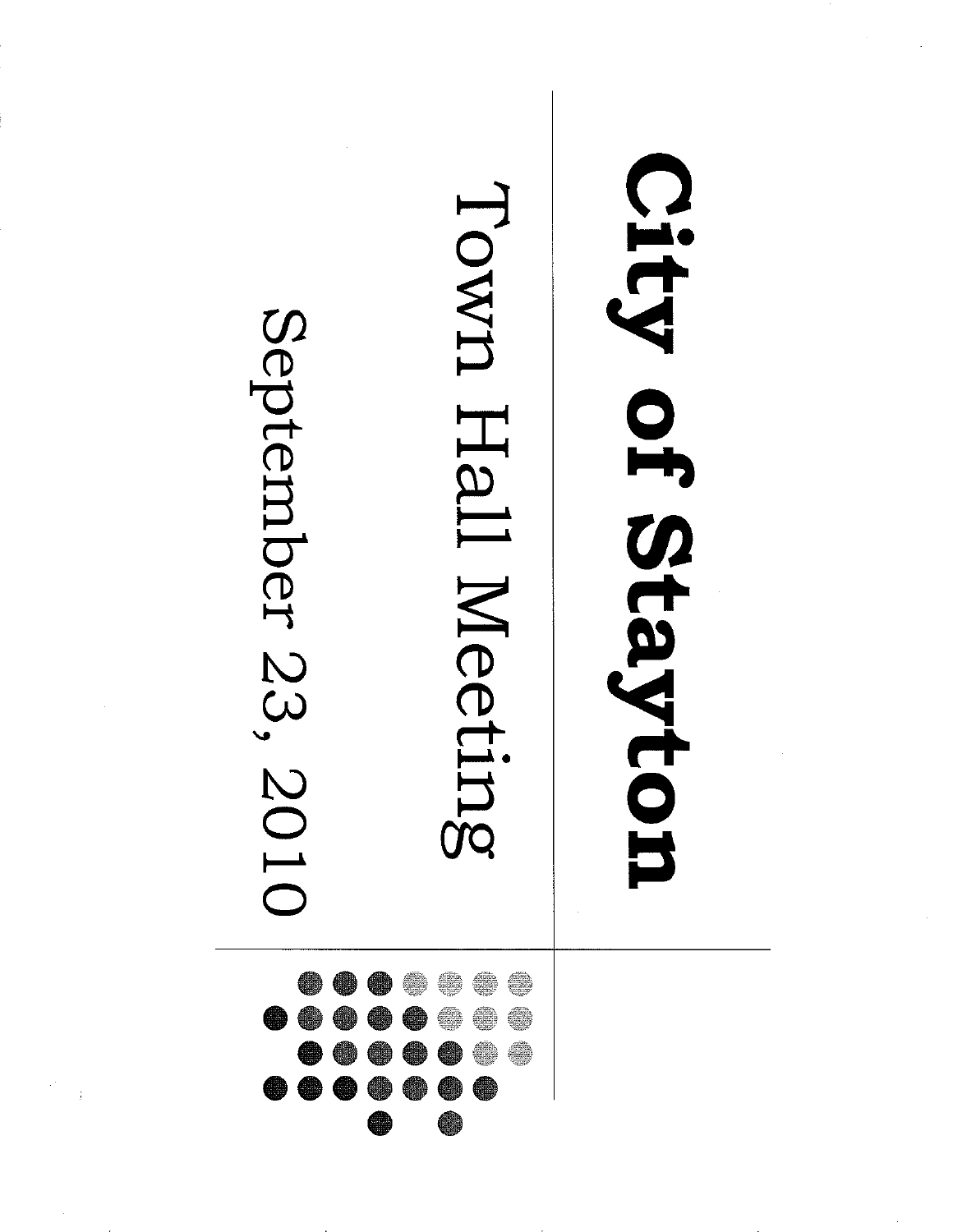### June 30, 2010 Amp Fiscal Year 1, 2009-



# Goals in Review City Projects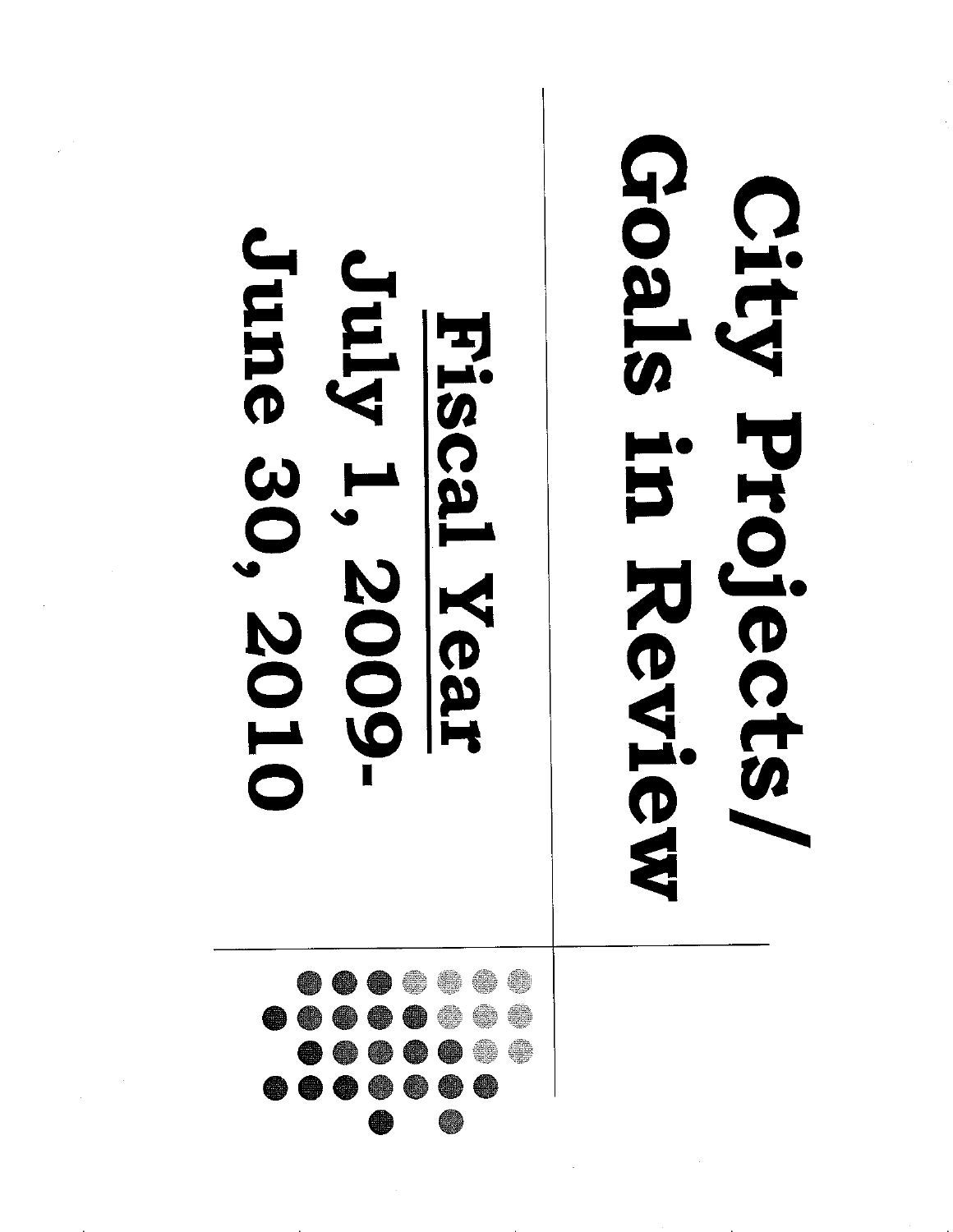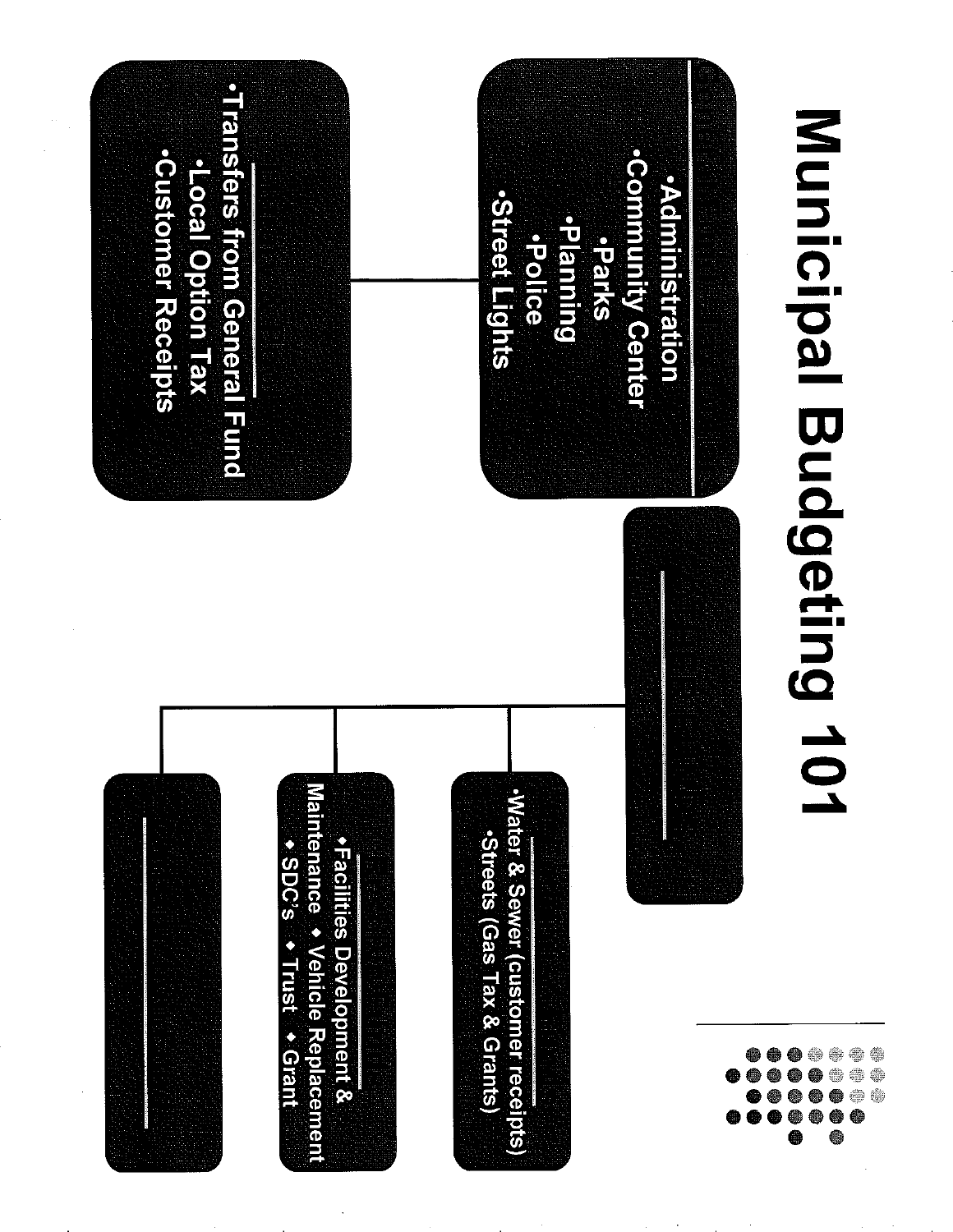### Improve Public Infrastructure

- **Water Treatment Plant Project (5.8 Million)**
- **Wastewater Treatment Facility lmprovements (1 1.3 Million)**
- Waterlines (Burnett St., 10<sup>th</sup> Ave., & 4<sup>th</sup> Ave.)
- **Street lmprovements (Spent \$221,000-\$153,000 was stimulus)**
- **Library Crosswalk-Partnership between City** & **Marion County**







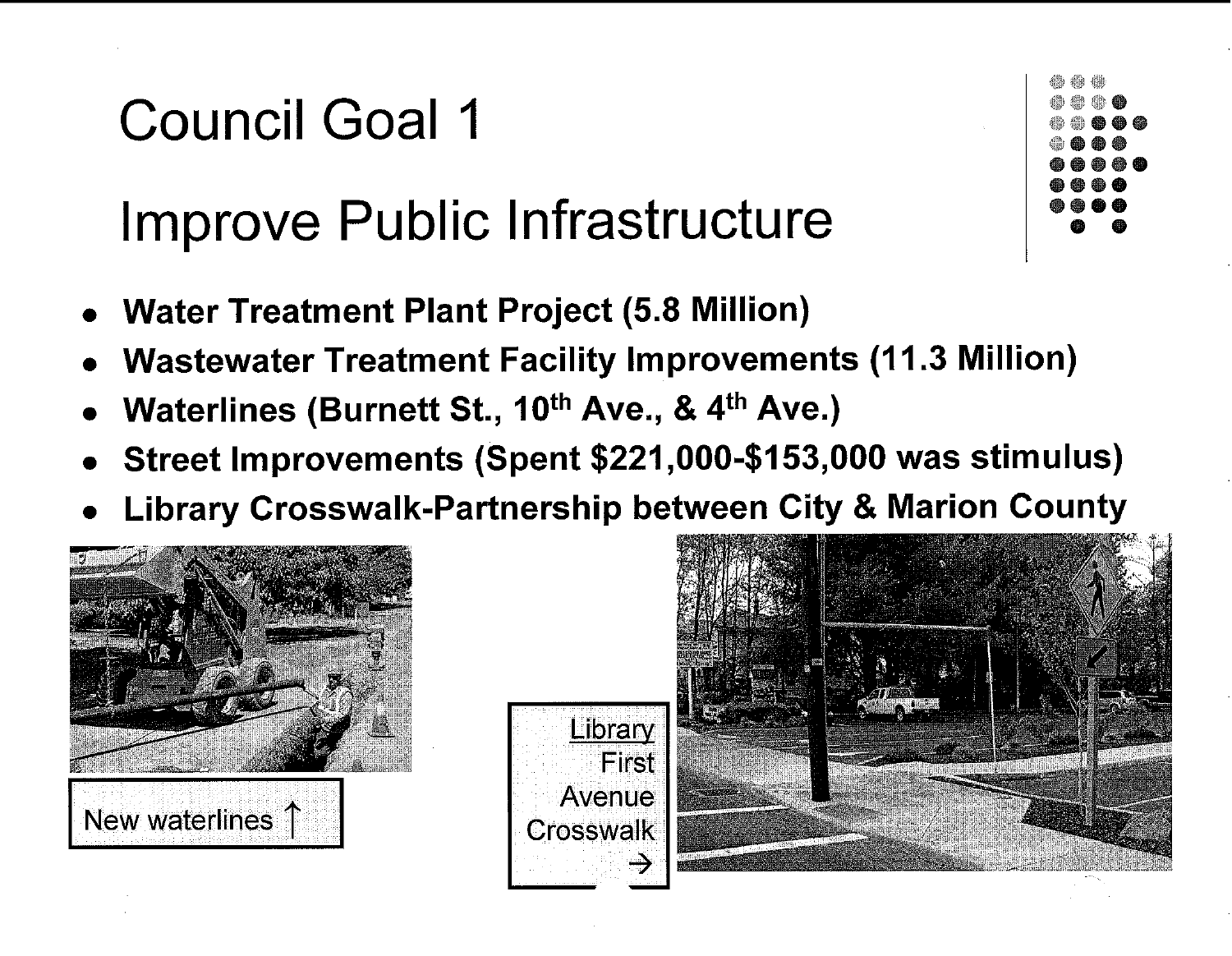# Downtown Revitalization

- **Urban Renewal District**
- Measure failed with local voters by narrow margin
- City Hall / Civic Center (on hold)
- Amphitheater/Community Square (on hold)
- Replacement of 5 Street Lights on 3rd Ave
- Sidewalk / ADA Repairs (In progress Museum & Florence St.)
- Working with SEDCOR (Strategic Economic Development Corporation)
- Ida St. south to bridge) partnership 1<sup>st</sup> Avenue street reconstruction (from

between City and Marion County

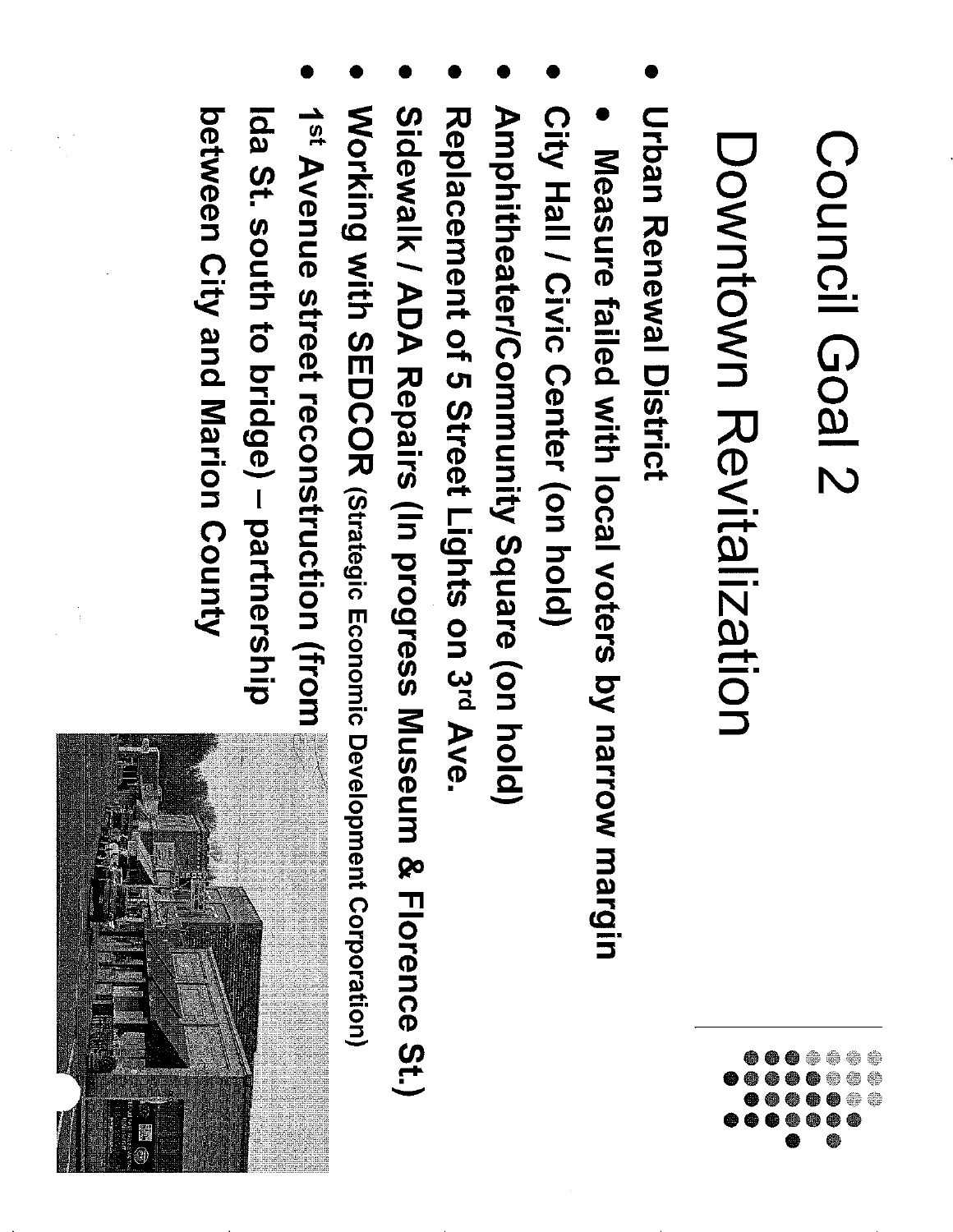Support Economic Development

- Oregon Enterprise Zone --- Partnerships with:
- SEDCOR (Strategic Economic Development Corporation)
- Santiam Memorial Hospital
- North Santiam School District
- Marion County
- at the Covered Bridge Café 2<sup>nd</sup> Friday of each month Community leaders meet the

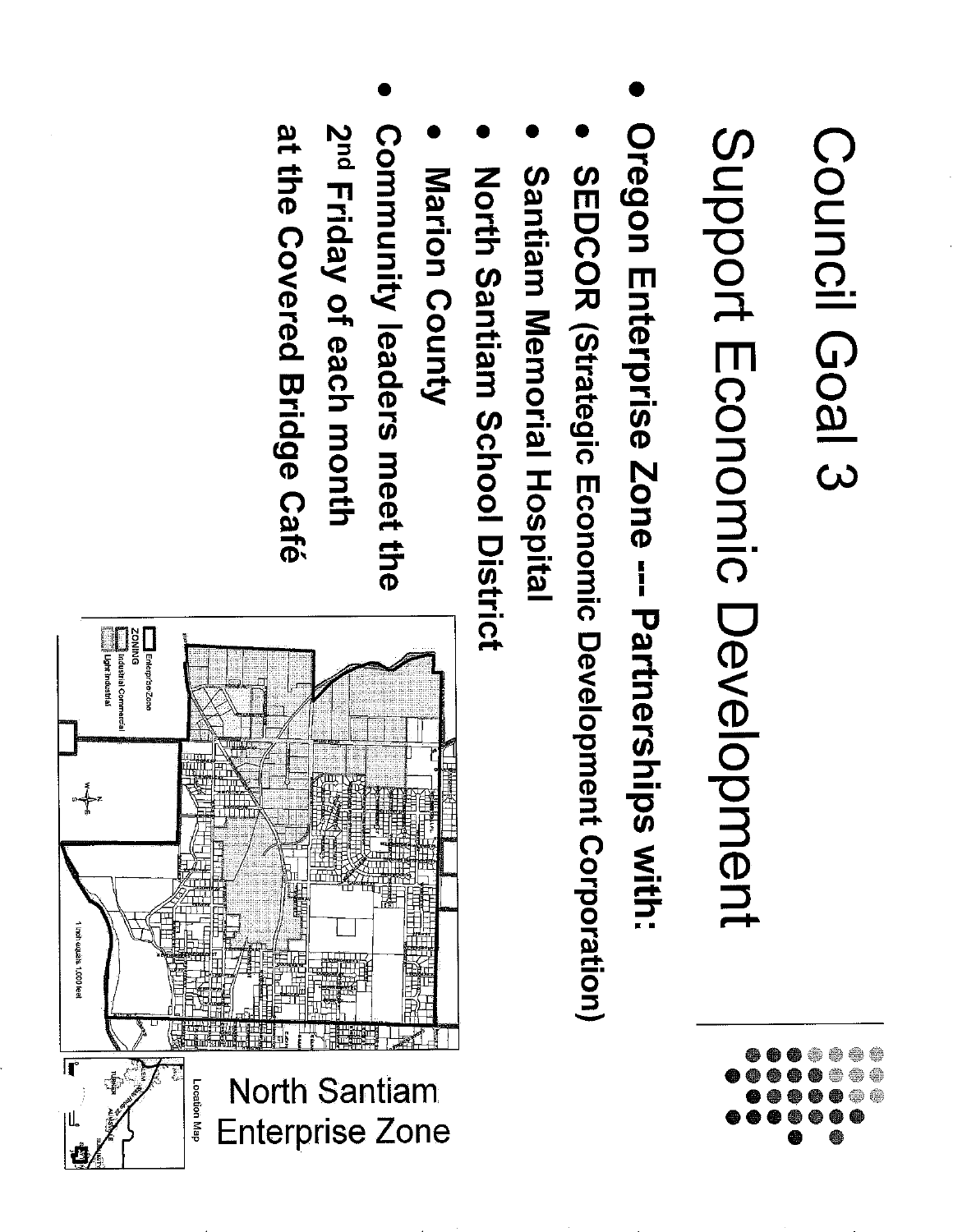Encourage Public Involvement in

City Government

- Town Hall forums
- Volunteer Opportunities
- Volunteer Coordinator
- Volunteer opportunities posted on City website
- Comprehensive Plan Update Committee
- Established in April 2010 7 members and 4 alternates
- Stayton Police Advisory Committee

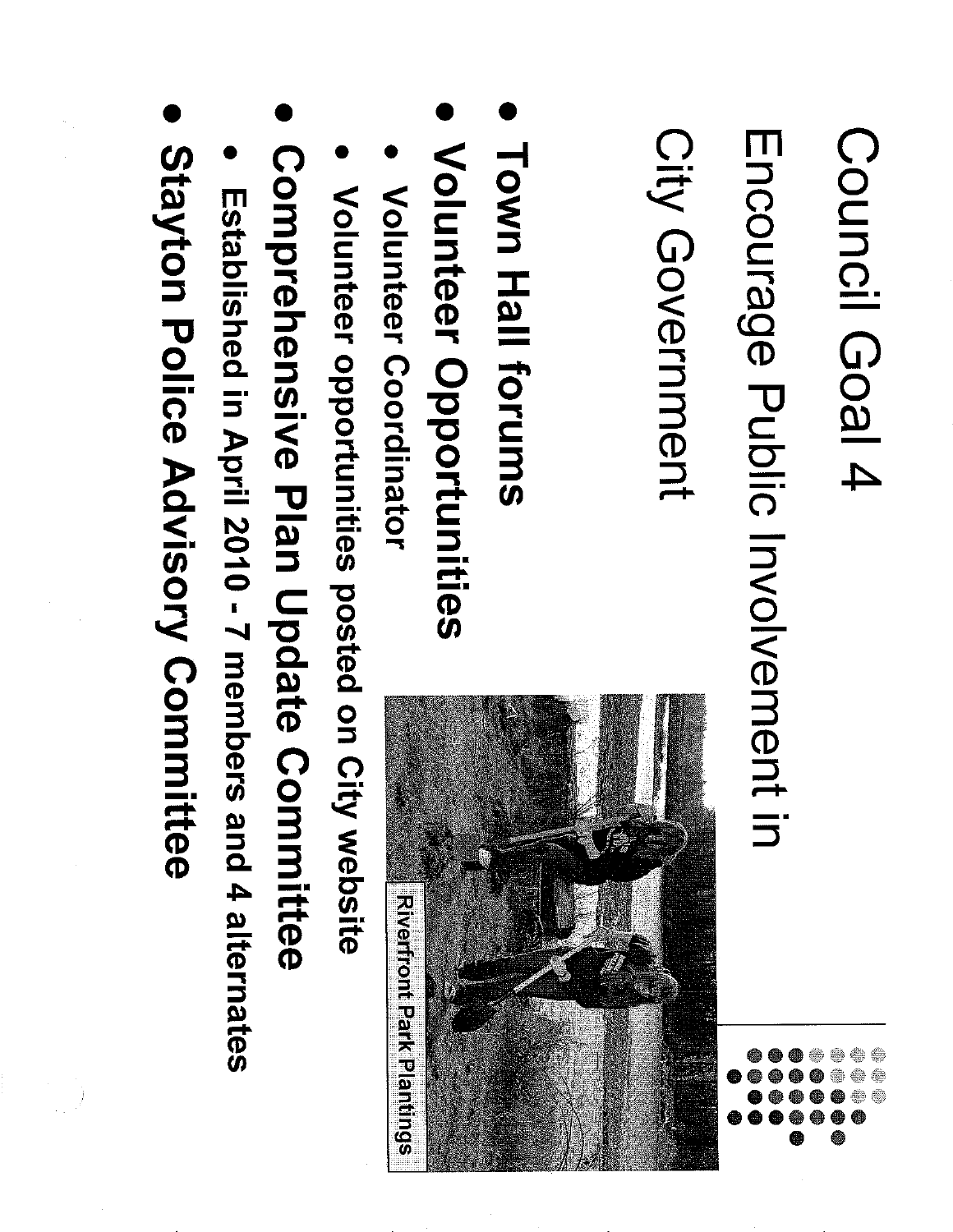### Enhance Stayton's Livability

- **Use of volunteers for Parks Maintenance**
- **Library windows**
- **1 Oth Avenue property purchase-to be used for retention basin to allow for Hospital expansion project**
- **Riverfront Park bridge (ongoing)** 
	- **Footings August 24** & **25th, Construction September 24, 2010**
- **Santiam Park improvements-Grant received \$125,080 (ongoing)**
- **Pool resurfacing: completed September I, 2010**





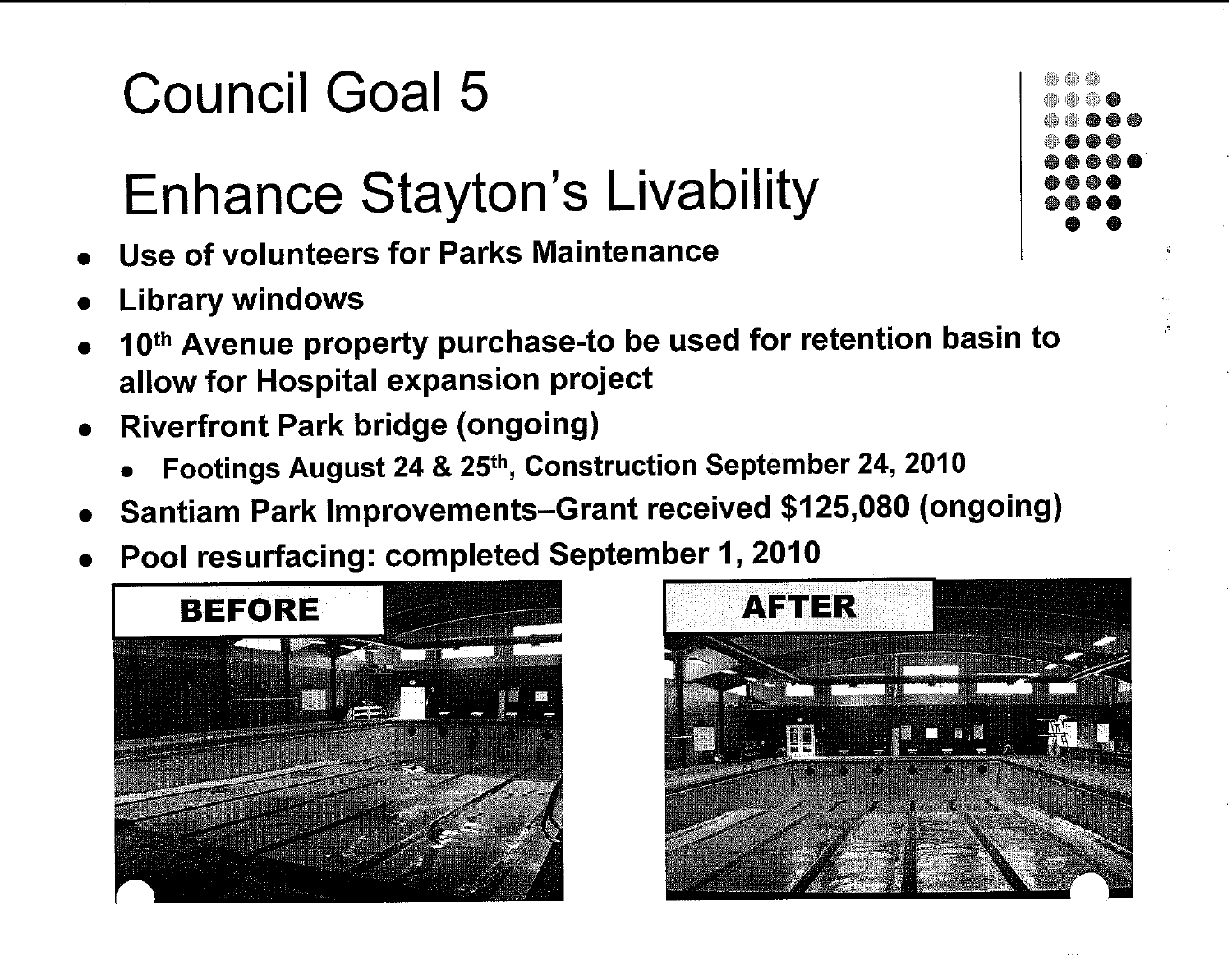### Council Goal 6 Effective, Transparent, Honest,

- 
- **Public Survey** 
	- **Citizens gave great feedback**

& Fair City Government

- **Streets #I priority of residents**
- **Customer Service improvements** 
	- **Updated website**
	- **Online utility bill payments**
	- **Weekly garage sale listings posted on City website**
- **All City Departments audited for customer service by Allison McKenzie from GROW (Growing Rural Opportunities Within)**